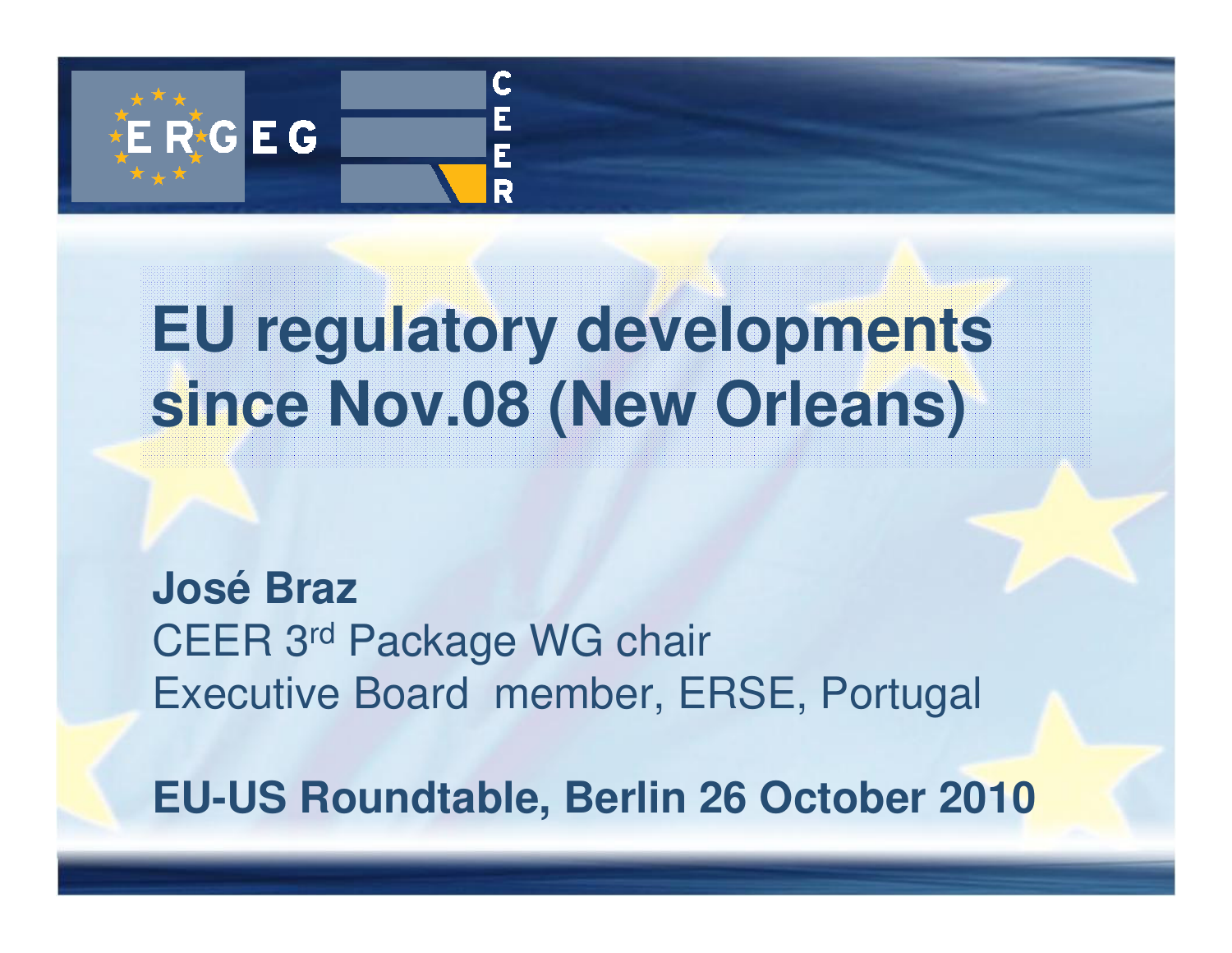

- **3rd Package – main features**
- **Interim period state of play**
- **Issues for discussion:**
	- **Regional integration**
	- **More (+ Smarter) Infrastructure**
	- **Increased stakeholder involvement**
	- **Increased politicisation of regulation**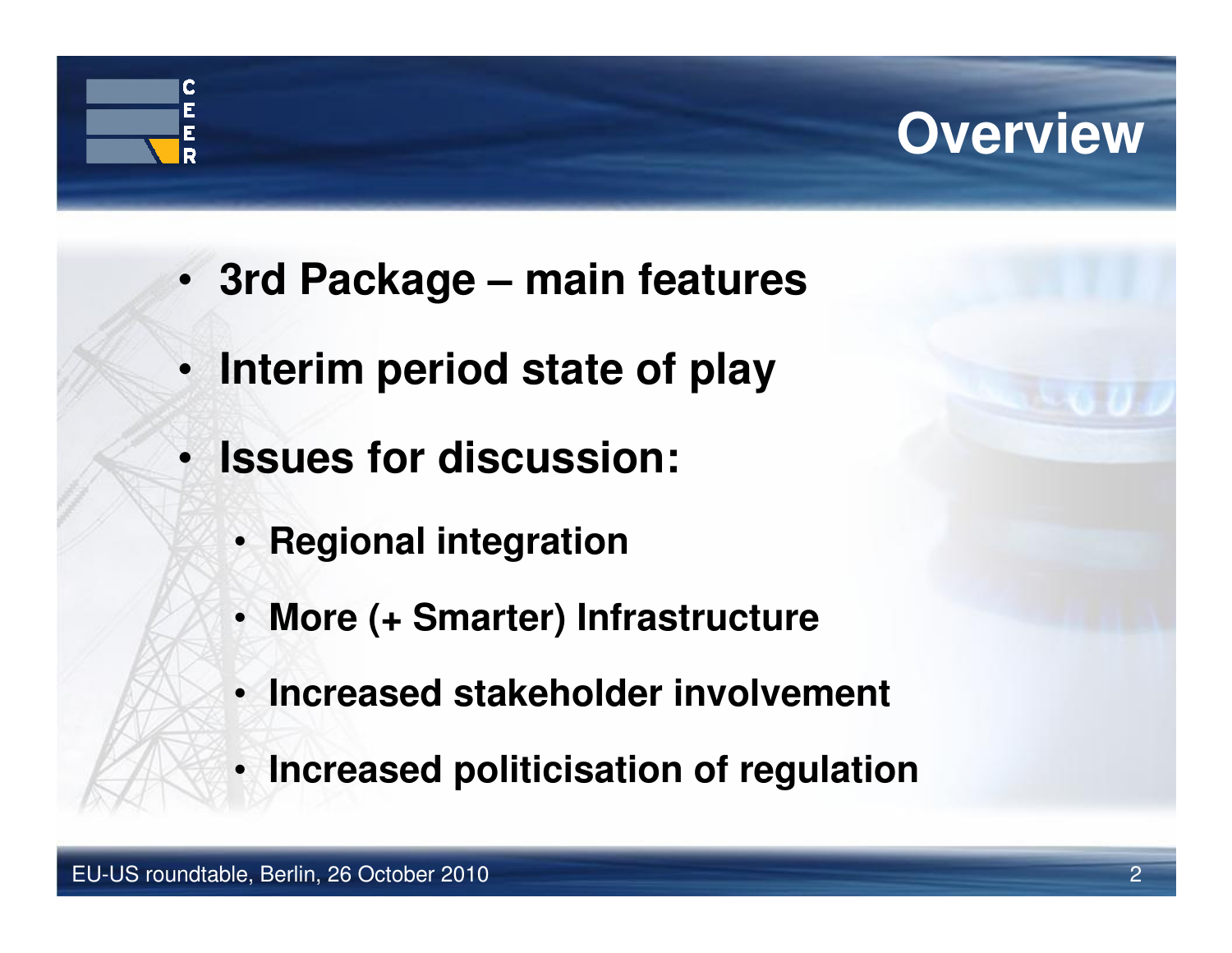### **3rd Package – main features**

Approved Sept 2009; 18 months for transposition; enters into effect March 3, 2011

Package consists of 5 legal instruments covering both electricity and natural gas (2 Directives and 3 Regulations)

Objectives: Reinforce EU Internal Energy Market, with

- (i) Increased **competition** and **efficiency** (easier access for new entrants; remove conflicts of interest of vertically integrated undertakings via ownership unbundling, ISOs or ITOs)
- (ii) Harmonised and reinforced powers and **independence for regulators**, to ensure predictable investment framework; cooperation via new agency
- (iii) Emphasis on cross-border interconnections and **investments**(10-yr network development plans)
- (iv) Greater attention to **consumers**, especially the vulnerable

C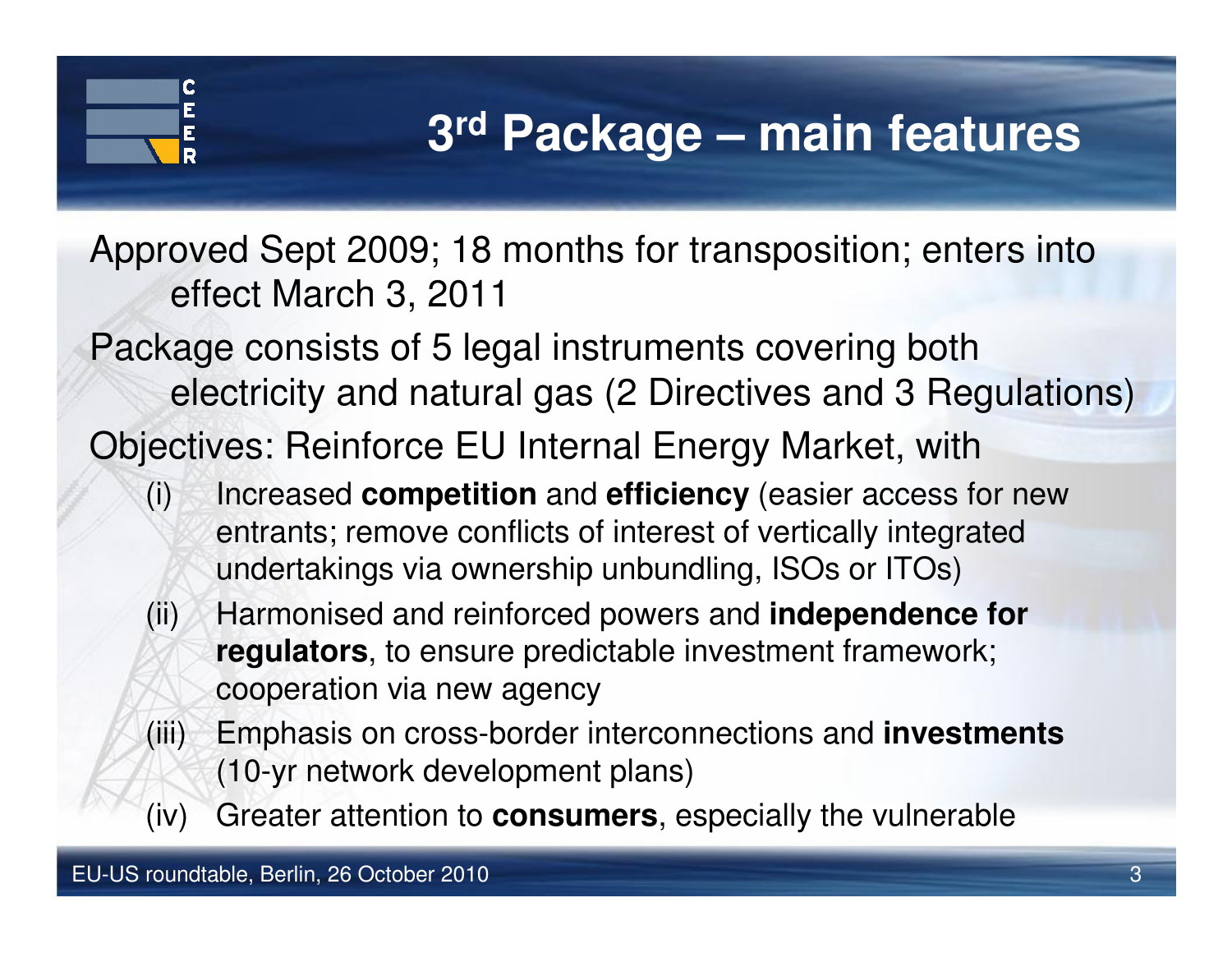#### **3rd Package – main features**

New institutions created: ACER (Agency for Cooperation of Energy Regulators) and ENTSOs (European Networks ofTSOs) for electricity and natural gas

ACER to have own staff of 50, headed by Director (selected April, 2010), but all regulatory decisions and opinions need agreement of Board of Regulators (representing 27 EU NRAs; has met 3 times since inaugurated in April); institutional governance provided by Administrative Board, representing Council, Parliament and Commission

ENTSO-E and ENTSOG already pre-constituted (to comprise certified TSOs), have important role in drafting codes, based on framework guidelines set by BoR

Codes become binding following comitology approval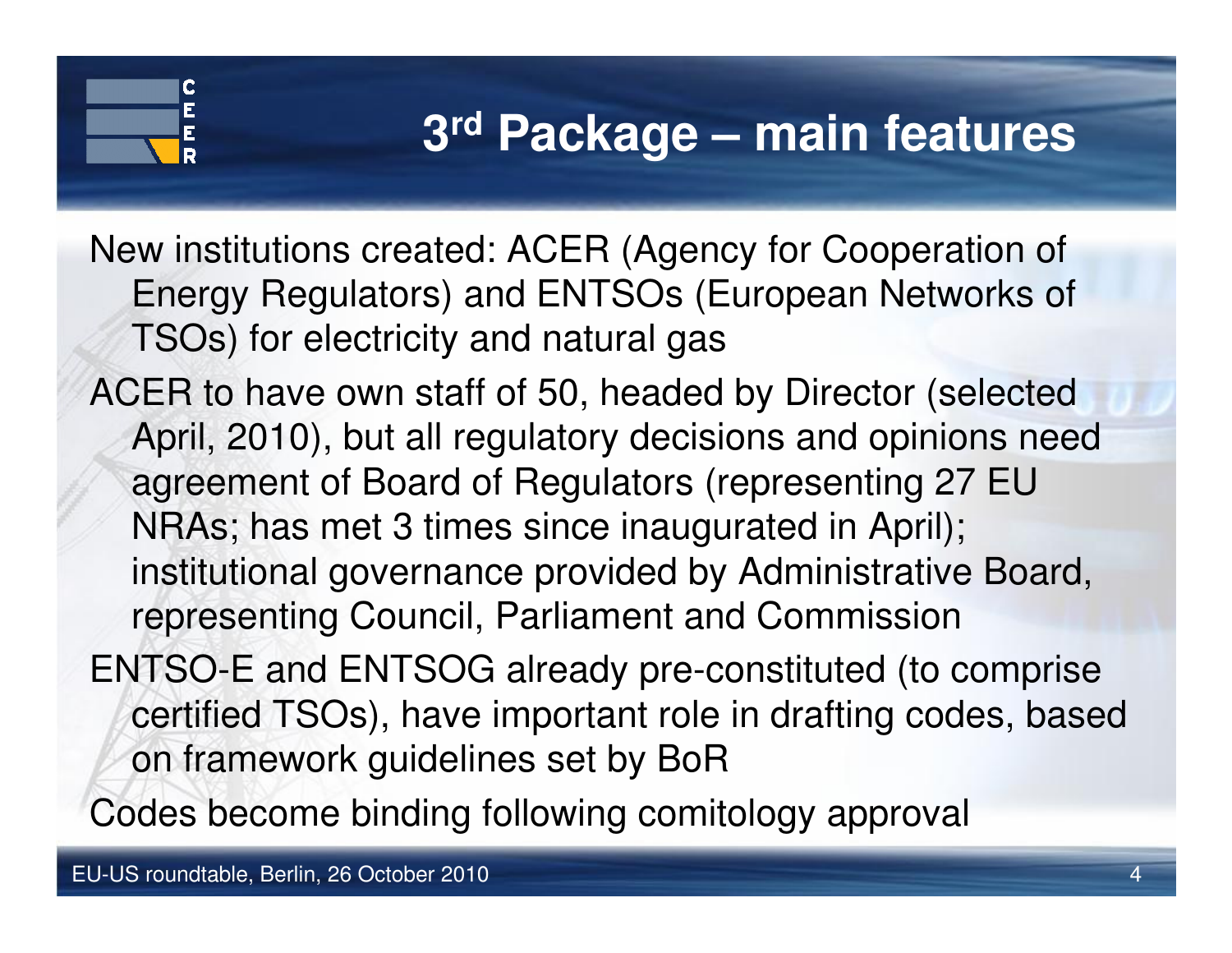## **in the interim …**

- 18-month interim period being used to prepare for effective operation of ACER and ENTSOs after 3-3-2011
- CEER created Agency Project Team within 3rd package WG to liaise with Commission (newly nominated late 2009) in preparing for ACER and to ensure uniformity in electricity and gas procedures as ENTSOs evolved; prepared BoR rules of procedure and analysed ENTSO draft statutes
- Pilot codes in electricity and gas underway, serving to develop coordination between CEER, TSOs and Commission and to advance with preparing EU-wide network codes for swift approval once ACER and ENTSOs are effective
- Intense cooperation (expert, planning, monitoring groups, AHAG) already testing the limits of resource capacities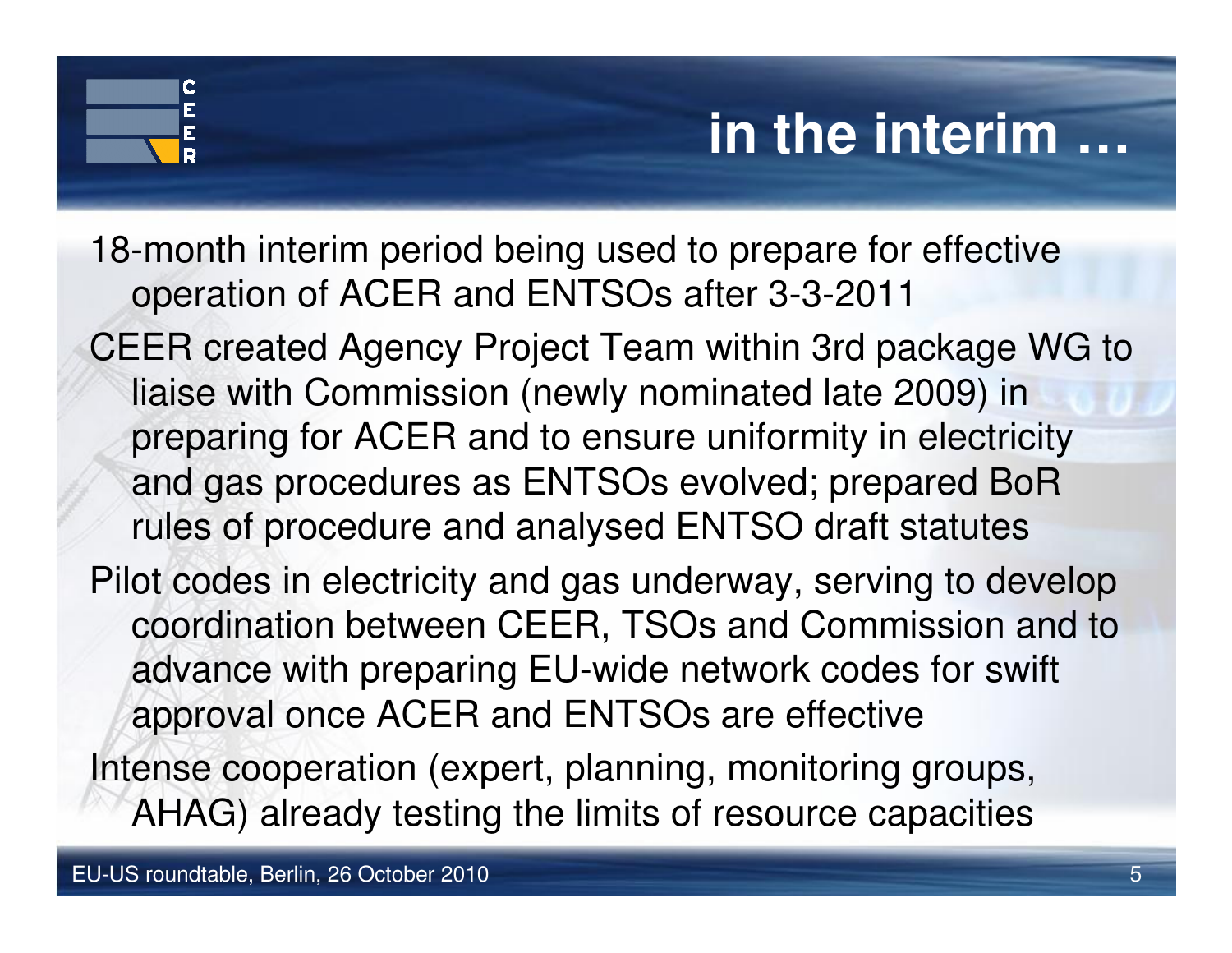## **regional integration**

#### What has changed for regulators?

3rd Package includes new reference (albeit vague) obliging regulators to consider "regional issues" - in recent years, ERGEG Regional Initiatives (7 electricity; 3 gas) already sought to promote regional integration as stepping-stone to full EU Internal energy market; Commission has promised a communication for end-2010

Questions are how to ensure consistency between regional integration and full EU integration and how to treat "market"(non-regulator) regional groupings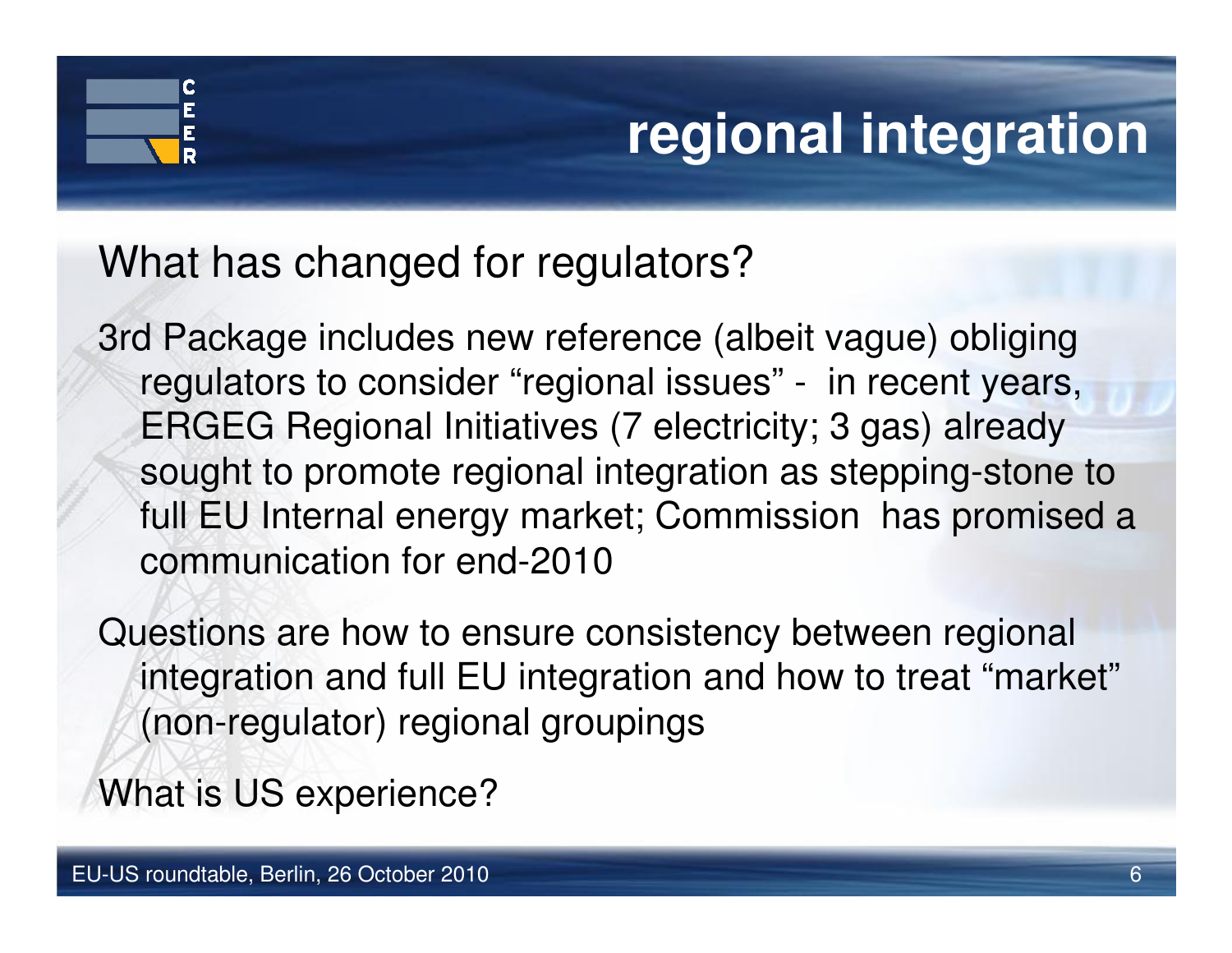## **more, "smarter", infrastructure**

#### What has changed for regulators?

Emphasis on "smarter" grids, to help meet environmental objectives, requiring greater inclusion of renewables – 3rd Package requires 2012 decision on smartmeter rollout and that ENTSOs develop 10-year network development plans; new Commission strongly promoting infrastructure investment to accelerate internal market

Problems are (i) how to balance desirable "green" goals with equally desirable energy affordability, (ii) how to avoid consumers' refusal to pay or operators' refusal to invest and (iii) how to develop and implement "smarter" regulation?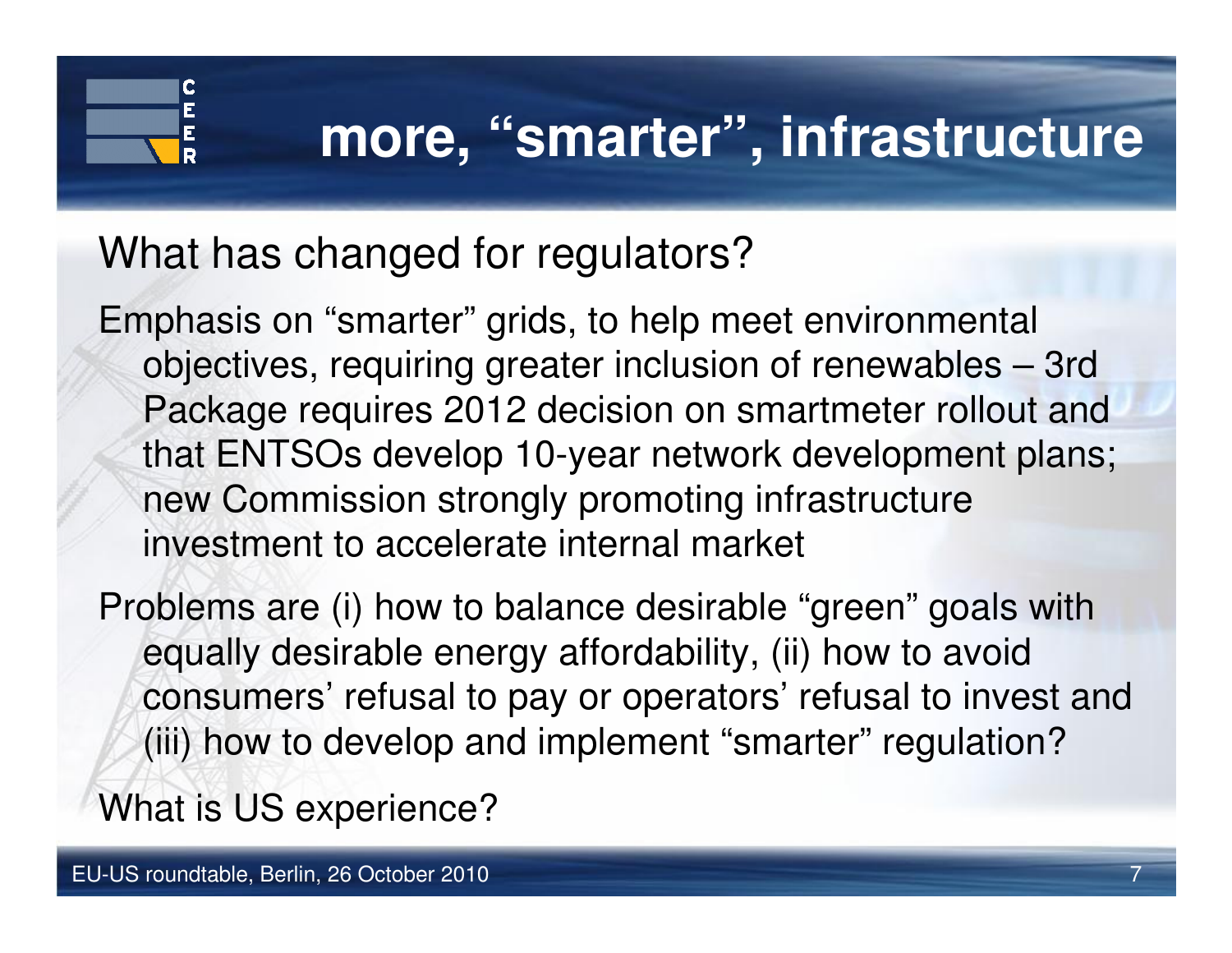# **dealing with stakeholders**

What has changed for regulators?

Energy regulators in the EU are having to be ever more inclusive in their activity – 3rd Package requires very ample consultation, including a multitude of stakeholders, as well as special attention to consumers, namely the "vulnerable"

Problems are how to balance desirable inclusiveness with equally desirable efficiency and rapid decision-taking and how to avoid stakeholder fatigue or overloading the human resources of regulators and TSOs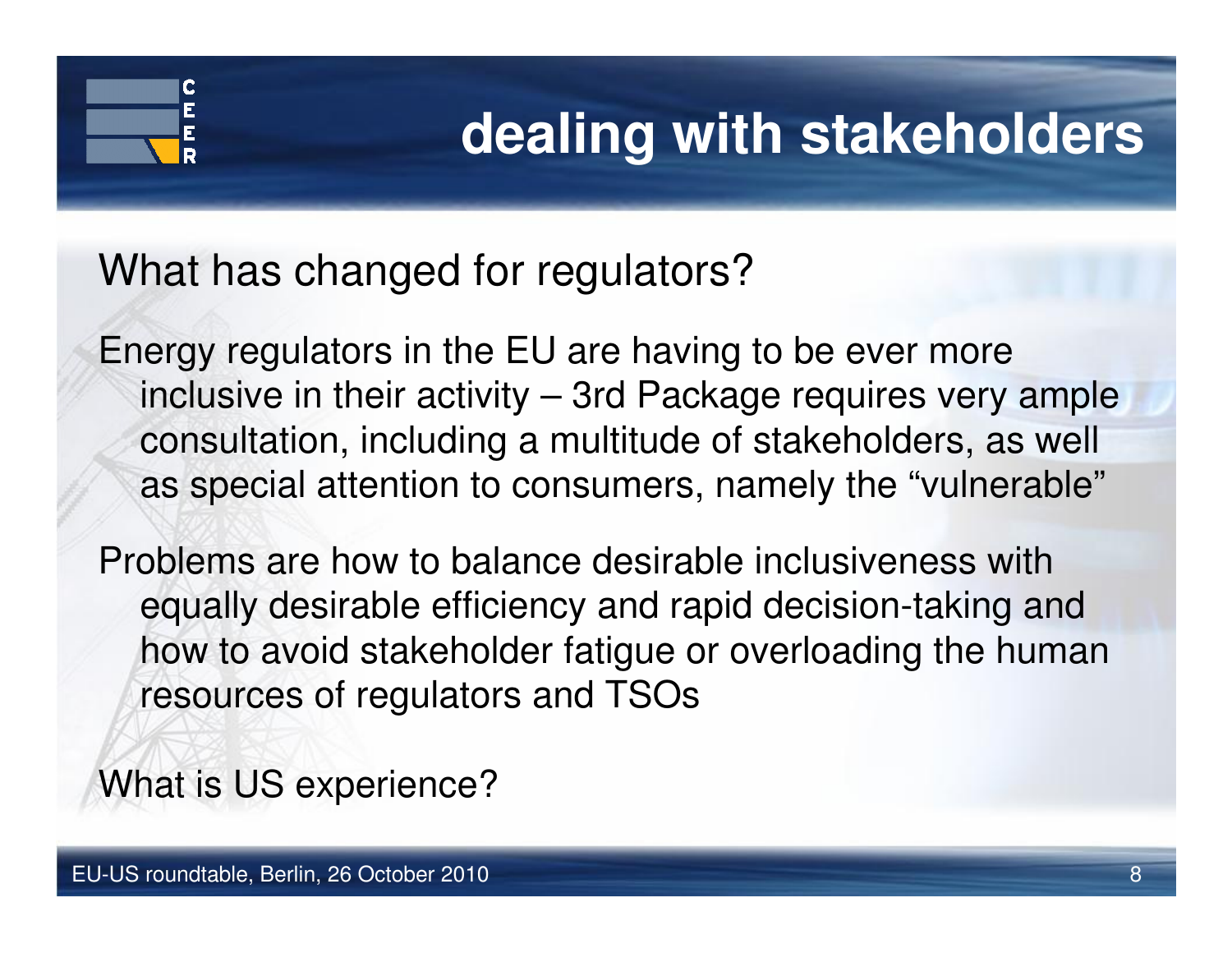# **increased politicisation**

What has changed for regulators?

Energy has changed from technical to ideological, from boring utilities management to highly politicised topics of universal interest, such as environmental and geo-political issues

Energy regulators in EU are given greater independence in 3rd Package but the exercise of that independence is increasingly restricted by the attention demanded by political factors (e.g.related to the environment, to supply security, to consumer rights or even protection of national champions or "clusters"); current budget constraints are a further potential threat